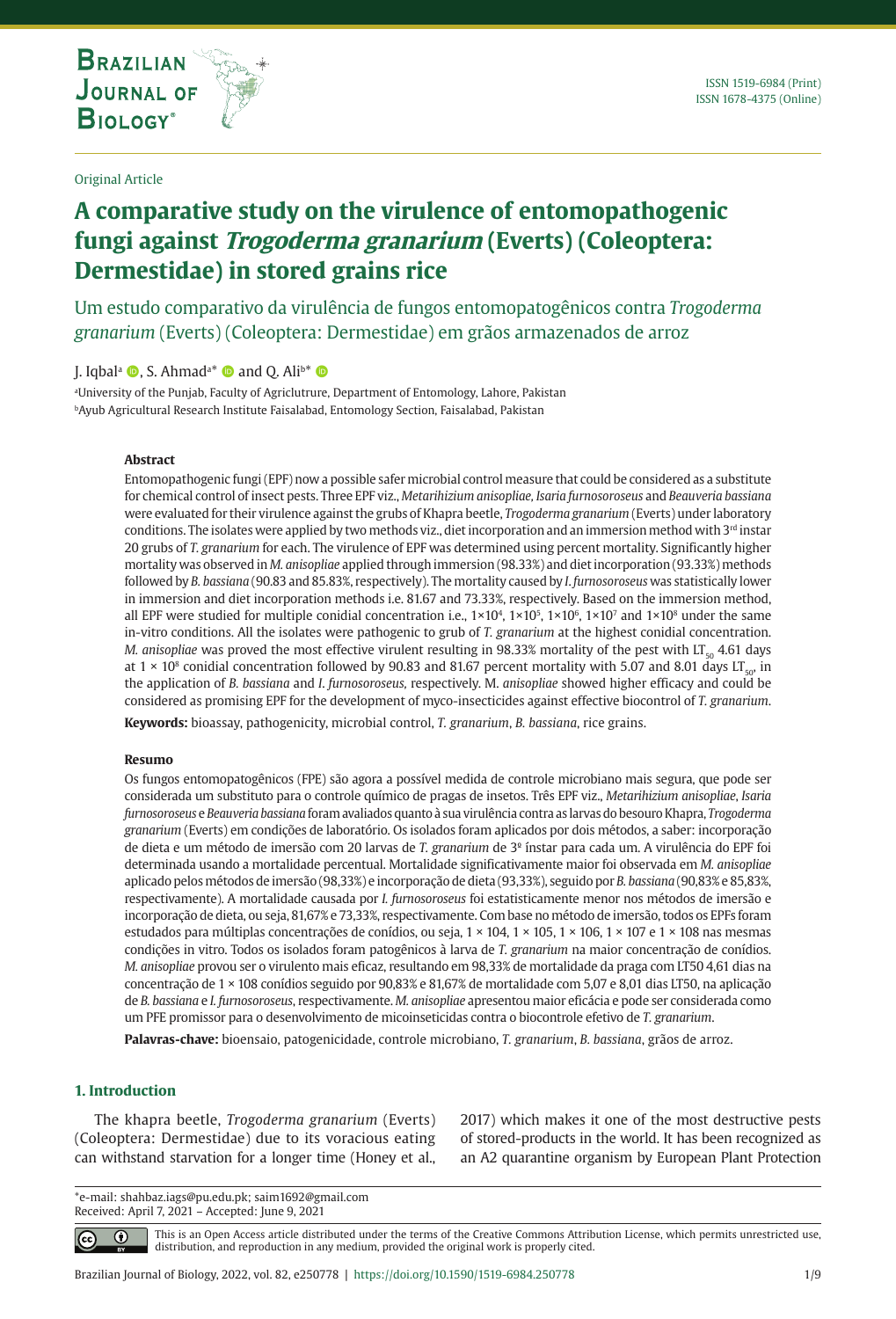Organization (EPPO, 1981) and ranked among the 100 worst invasive species worldwide (Lowe et al., 2000). Rice is one of the most important cash crops of Pakistan. It plays a major role worldwide as a rice exporter. Pakistan is exporting rice approximately 2 million tons annually, which is 10% of the world's trade. The export share of Pakistan from 2010-2014 suffered a rapid decline (2.2 billion dollars into 2.1 billion dollars) in the global market highlighting the constraints in the rice supply chain of the country. Continuous rejection of rice consignments among 2010-2014 was estimated 1000 million dollars loss by trading partners due to the presence *Trogoderma granarium* (Honey et al., 2017).

Detection of this notorious pest in rice consignments exported from Pakistan to other countries opened a new area for researchers to monitor the activity of this pest in stored rice (Green, 2011). The use of fumigants like methyl bromide and phosphine against *Trogoderma granarium* is the most primarily control method being used for many decades under storage conditions (Fields and White, 2002; Ahmedani et al., 2007a, b; Rajendran et al., 2008). Recent studies have revealed that methyl bromide is involved in the ozone depletion phenomenon and is designated as a major Ozone-depleting agent. This situation pushed many countries to minimize its usage under storage conditions (UNEP, 2010). Phosphine is also a very common fumigant being used for a long time but it gives moderate to poor control against *T. granarium* due to the development of resistance in insect pests against the fumigant (Bell et al., 1984; Rajendran, 2002). Furthermore, the application of different contact insecticides like malathion, pyrethrins and chlorpyriphos has been extensively used as a surface treatment on stored products (Khosla et al., 2005; Eliopoulos, 2013). But their effectiveness is also not reliable due to the fact that *T. granarium* has the ability to withstand adverse environmental conditions and they can hide in small cracks and crevices. Moreover, decreased persistence of some insecticides also lowers their effect after a certain period of time. Another major concern about the contact insecticide has been their residual effects on stored commodities that can harm stored products and humans involved with their handlings (Arthur, 2012). These concerns have led researchers to find out some alternate methods for the management of *Trogoderma granarium* (Traynier et al., 1994; Abdel-Ghany et al., 2015).

The public is getting aware of environmentally safe and sustainable control measures in pest management as well as the development of control strategies and measures based on low-risk pesticides in stored-product protection. One promising alternative is the application of entomopathogenic fungi (EPF) as microbial control (Brower et al., 1996; Scholler et al., 1997; Moore et al., 2000). Entomopathogens are naturally occurring, environmentally safe organisms that infect insects by contact. Insect fungal pathogens have a broad spectrum of hosts, can be massproduced easily, rapidly and economically and can be applied with the same technical means as conventional contact insecticides (Rumbos and Athanassiou, 2017). *Beauveria bassiana* and *Metarhizium anisopliae* at different conidial concentrations have a wide host range and have been tested against most of the major stored-product insect pests other than *Trogoderma granarium* on rice

(Sahayaraj and Namasivayam, 2008; Sabbour, 2015; Batta, 2012; Khashaveh et al., 2011). Five Iranian isolates of EPF compared to a commercially produced pathogens. The data demonstrate that the two Iranian isolates of *B. bassiana* and *M. anisopliae* have potential as biological control agents of *T. granarium.*

Keeping in view the above constraints, the present study was conducted to determine the virulence of *Metarhizium anisopliae*, *Isaria fumosoroseus* and *Beauveria bassiana*on the mortality of *T.granarium*on rice grains under laboratory conditions.

# **2. Materials and Methods**

## *2.1. Mass culturing of insects*

The study was conducted in the rearing laboratory at 30 °C with relative humidity 65%.The infested grain samples of stored rice grains were collected from different rice sellers of Tehsil Pasrur, District Sialkot and brought to the laboratory. These infested samples along with the insect were divided into two kg each and put into glass jars (4-kg capacity). The mouth of these jars was covered with Muslin cloth and kept in the laboratory under controlled conditions (25  $\pm$  1 °C and RH 75% with 12:12 day: night regimes. The eggs were obtained by sieving the samples with a 60-mesh sieve for further rearing. Several eggs were poured each in ten glass jars containing 2-kg sterilized grains. Each jar was kept under controlled conditions to get same-aged grubs for further experimentation.

#### *2.2. Source of fungal isolates*

Three strains of entomopathogenic fungi namely *M. anisopliae* (strain Z3RAS), *B. bassiana* (strain GBBSTTS) and *I. fumosorosea* (strain RHZ4RAS) were used. These strains were imported from Agri Life Medak, District Hyderabad, Andara Pradesh, India. To prepare the conidial serial formulations, the conidia of all isolates were cultivated on PDA (Potato Dextrose Agar) under control conditions at 24 °C and incubate for 14 days. After that, the conidia were harvested in 2.5% Tween in 5 mL sterile distilled water. To read the number of fungal conidia a Neubauer hemocytometer (TIEFE 0.100 mm 1/400 9 mm) was used and serial concentrations of each isolate was prepared by dilution.

# *2.3. Initial screening of entomopathogenic fungi at higher concentration*

Available strains of fungal isolates of *Metarhizium anisopliae* Z3RAS, *Isaria fumosoroseus* RHZ4RAS and *Beauveria bassiana* GBBSTTS were tested against *T. granarium* on rice (CV.Basmati 385) for single concentration i.e.,  $1x10<sup>8</sup>$  conidia mL $<sup>-1</sup>$  for their virulence by immersion</sup> method (Mahdneshin et al., 2011) and food mix method. In both methods, the test insects and food were immersed for one minute into the conidial suspension of 5-mL and the excess of conidial excessive suspension was removed by putting the test insects on a sterilized paper. A total of 20 grubs of 3rd instar were used in each replication of each treatment. Treated insects in replicates were later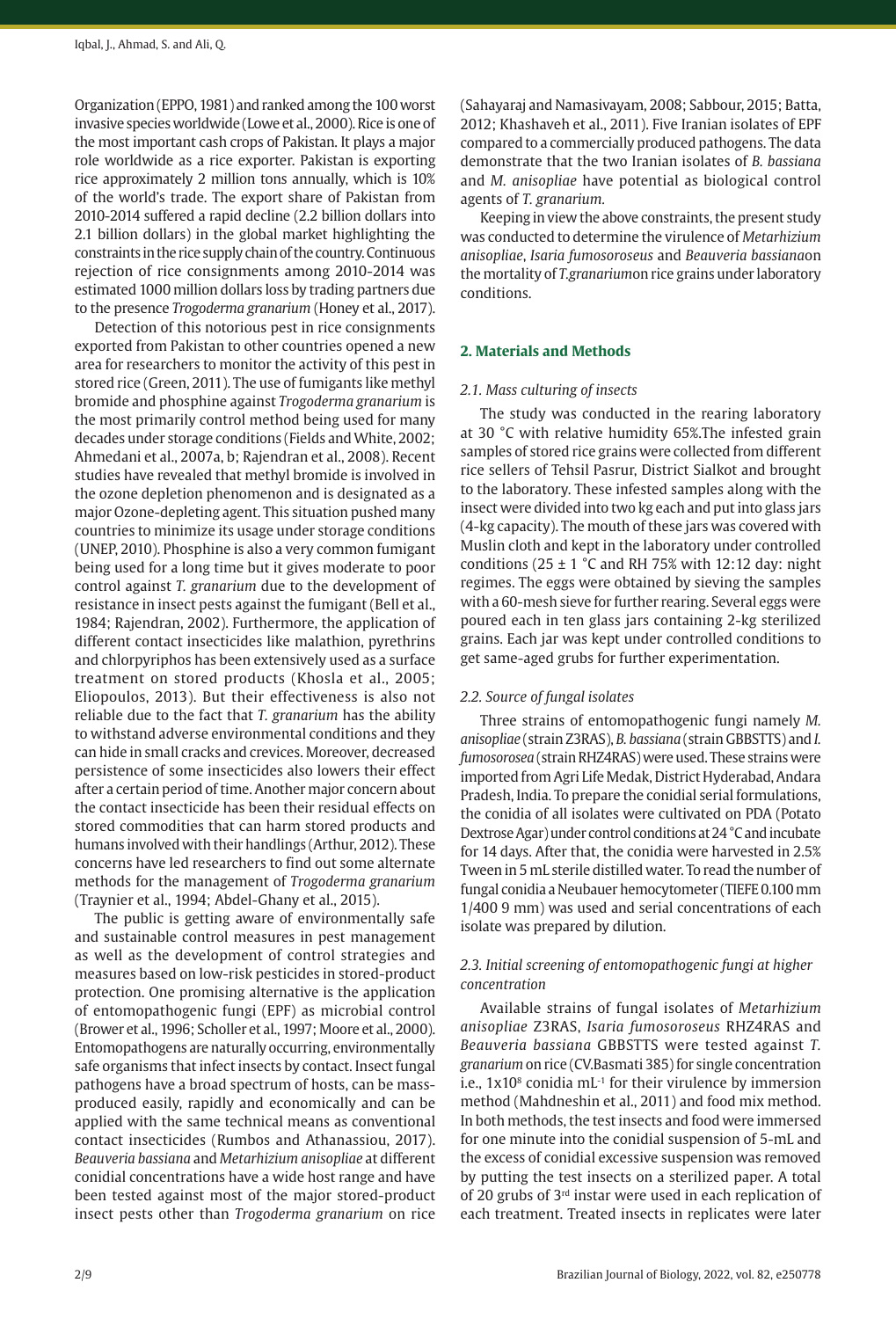Virulence of entomopathogenic fungi against Trogoderma granarium

transferred to 3.5 cm petri plates containing 20 gm insectfree grains. The petri plates were arranged in a Completely Randomized Design (CRD) replicated thrice and maintained under the standard environmental chamber conditions of  $25 \pm 1$  °C and RH 75% with 12:12 day: night regimes. All plates were partially sealed with plastic solution tape to escape from the contamination of other insects. The grubs in the control treatment were treated with sterilized H<sub>2</sub>O. Mortality data were recorded every 24 hours for 14 days.

# *2.4. Virulence of entomopathogenic fungi at multiple concentrations*

Above mentioned Entomopathogenic Fungi were tested at four different concentrations of conidia of each fungus i.e.  $1\times10^{8}$  1x10<sup>7</sup>, 1x10<sup>5</sup> and 1x10<sup>4</sup> conidia mL<sup>-1</sup> by using the immersion method under the same procedure as mentioned above. Mortality data were recorded every 24 hours for 14 days. Based on the percent maximum mortality of the pest, the  $LT_{50}$  was calculated by using Probit analysis (Han et al., 2017).

### *2.5. Statistical analysis*

An analysis of variance (ANOVA) was used to determine significant differences within the tested isolates. Statistical analyses were performed using SAS statistical software 13.2.0 (SAS Inst.Inc., Cary, NC, USA). Probit analysis was used to calculate the mean survival times (MST) (Han et al., 2017).

# **3. Results**

# *3.1. Fungal isolates tested by immersion methods at single concentration bioassay*

The results (Figure 1) indicate significant difference among fungal isolates ( $P < 0.00$ ,  $F=100$ ,  $DF= 2$ ,  $CV= 1.60$ ). The maximum mortality (98.33%) of *T. granarium* was observed in the application of *M. anisopliae* in a single concentration of  $1 \times 10^8$  and differed significantly from other Entomopathogenic Fungi (EPF). Significantly minimum mortality (81.67%) of the pest was recorded in the application of *I. fumosoroseus.* The application of *B. bassiana* had an intermediate effect showing 90.83 percent mortality of the pest and differed statistically from the effect of other EPF.

# *3.2. Fungal isolates tested by food mix method at single concentration bioassay*

The results (Figure 2) reveal significant variation (P< 0.00, F=73.5, DF=2, CV = 2.45) among fungal isolates. The highest mortality (93.33%) of *T. granarium* was observed



#### Immersion method

**Figure 1.** Mortality (%) of *T. granarium* grubs exposed to immersion method at 1x10<sup>8</sup> conidia mL<sup>-1</sup>. Different letters above the bars represent the significant difference at P=0.05.

Food mix method

120 100 Mortality (%) 80 60 40 20  $\sqrt{2}$ Metarhizium anisopliae Isaria fumosoroseus Beauveria bassiana **Entomophagus Pathogens** 

**Figure 2.** Mortality (%) of *T. granarium grubs* exposed to food mix method at 1x10<sup>8</sup> conidia mL<sup>-1</sup>. Different letters above the bars represent the significant difference at P=0.05.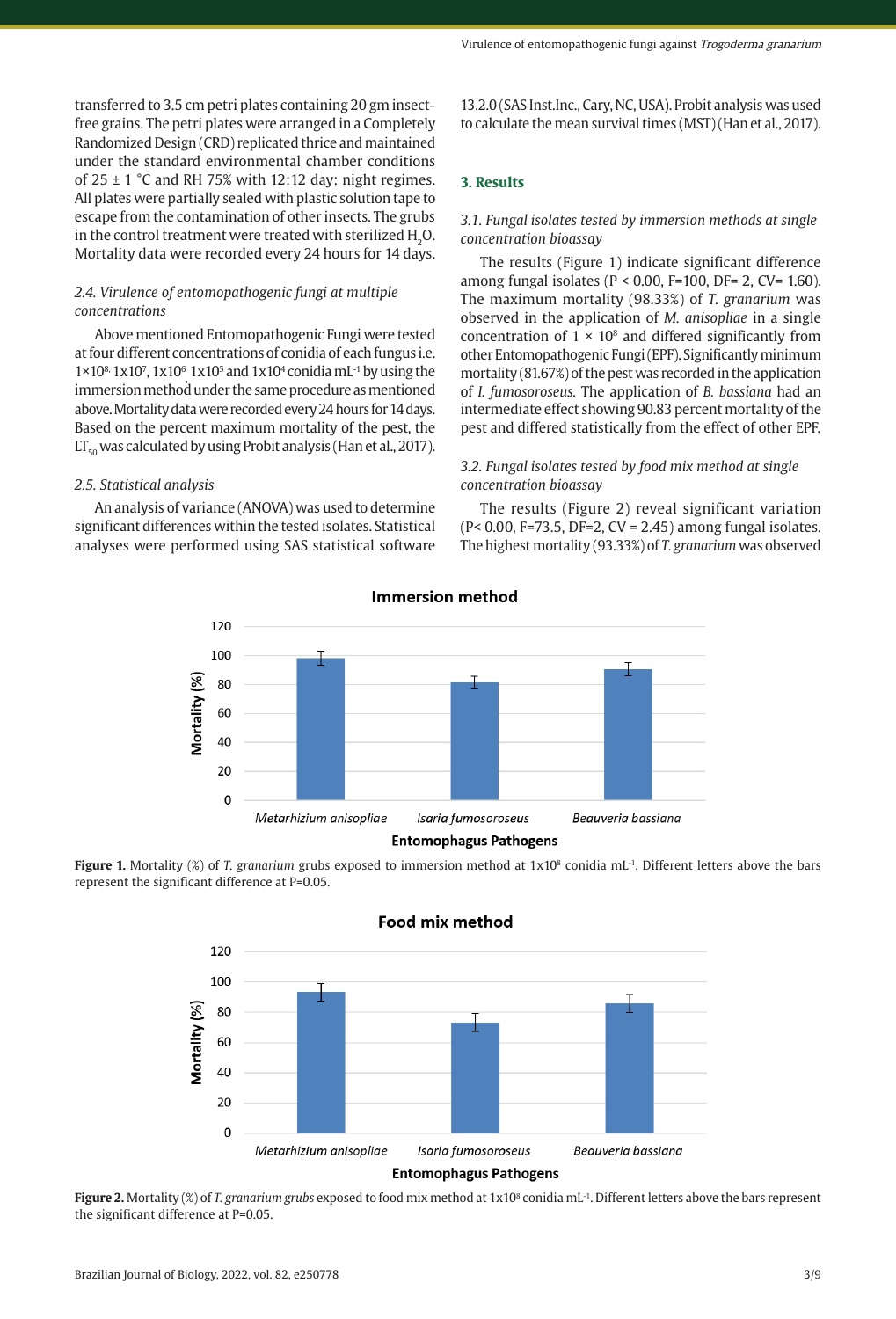in the application of M. anisopliae and differed statistically from other isolates. The minimum mortality was recorded to be 73.33 percent of the test pest in the application of *I*. *fumosoroseus.* The effect of *B. bassiana* was intermediate showing mortality of 85.33 percent of the pest and also differed statistically with those found in other isolates.

# *3.3. Comparison of immersion and the food mix fungus isolates*

The results given in Figure 3 regarding the comparison of immersion and food mix method in different fungal isolates reveal that *M. anisopliae* had significantly maximum mortality of the pest in both application methods as compared to other isolates. The pest mortality was recorded to be 98.33 percent in the immersion method, whereas it was 93.33 percent in the food mix method and was at par statistically. The minimum mortality of the pest was observed in the application of *I. fumosoroseus* at both methods of application (Immersion, 81.67% and food mix, 73.33%) compared to other isolates. *B. bassiana* publicized 90.83% and 85.83% mortality of the pest in immersion and food mix method, respectively and categorized as intermediate. *M. anisopliae* was the most effective at both methods of application as compared to other isolates. Immersion method exposed higher mortality of the pest as compared to food mix method in all the isolate.

#### *3.4. Multiple concentration bioassays*

Fungus isolates viz., *M. anisopliae*, *I. fumasoroseus* and *B. bassiana* at various conidial concentrations viz.,  $1 \times 10^4$  to  $1 \times 10^8$  were studied by emulsion method for their virulence against *T. granarium*. The results divulge that higher conidial concentrations exposed significantly higher mortality of the pest as compared to lower conidial concentrations in all the isolates (Figure 4, 5, and 6). The pest mortality reduced up to 43.33% from 98.33% in *M. anisopliae*, 33.33% from 81.67% in *I. fumosoroseus*



**Entomophagus Pathogens** 

Figure 3. Mortality (%) of *T. granarium* grubs exposed to Immersion and Food mix method at a conidial concentration of 1x10<sup>8</sup>. Different letters above the bars represent the significant difference at P=0.05.



# Metarhizium anisopliae

**Figure 4.** Mortality (%) of *T. granarium grubs* exposed to *Metarhizium anisopliae* at different concentrations. Different letters above the bars represent the significant difference at P=0.05.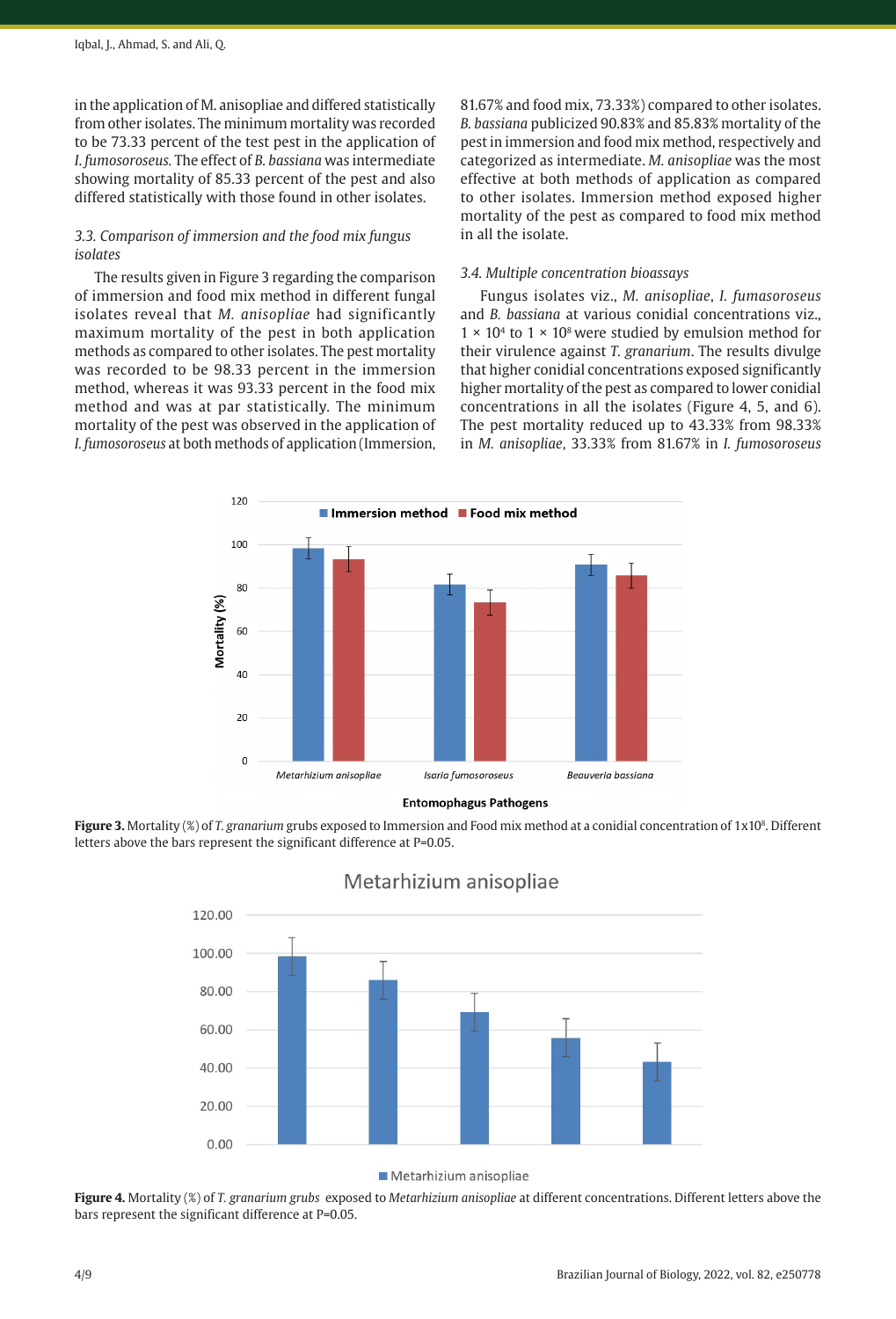

# Isaria fumosoroseus





**Figure 6.** Mortality (%) of *T. granarium grubs* s exposed to *Beauveria bassiana* at different concentrations. Different letters above the

bars represent the significant difference at P=0.05.

and 39.17% from 90.83% in *B. bassiana* in the conidial concentration of  $1 \times 10^4$  and  $1 \times 10^8$ , respectively.

The results (Figure 7) regarding the comparison of various isolates at different conidial concentrations for their virulence against *T. granarium* reveal that *M. anisopliae* showed significantly higher mortality (98.33%) of the pest at higher conidial concentration i.e.,  $1 \times 10^8$  as compared to *I. fumosoroseus* (81.87% mortality) and *B. bassiana* (90.83% mortality). The virulence of all the isolates reduced significantly as the conidial concentrations decreased (P=0.027, F=2.73, DF= 8, CV =3.21). *M. anisopliae* found the most effective at all the conidial concentrations as compared to other isolates while *I. fumosoroseus* proved the least effective.

#### 3.5. LT<sub>50</sub> at various conidial concentrations

The results (Table 1) expose that *M. anisopliae* at conidial dose 1 x 10<sup>8</sup> was the most effective with minimum  $LT_{50}$  i.e. 4.61 days. The fiducial CI at 95% ranged from 4.19 to 5.02. The  $LT_{50}$  values increased on decreasing the conidial concentration in all the isolates. The application of *I.*   $fumosoroseus$  resulted in minimum effect ( $LT_{50}$  8.01 days) on the pest as it inclined longer period for its survival with fiducial CI range at 95% was from 7.35 to 8.78 at the highest conidial concentration. The virulent *M. anisopliae* at the highest conidial concentration performed the best in controlling the pest as compared to *B.bassiana*  $(LT_{50} = 5.53$  days, CI range 5.07 to 6.00) and *I. fumosoroseus*. Therefore *M. anisopliae* is recommended at a conidial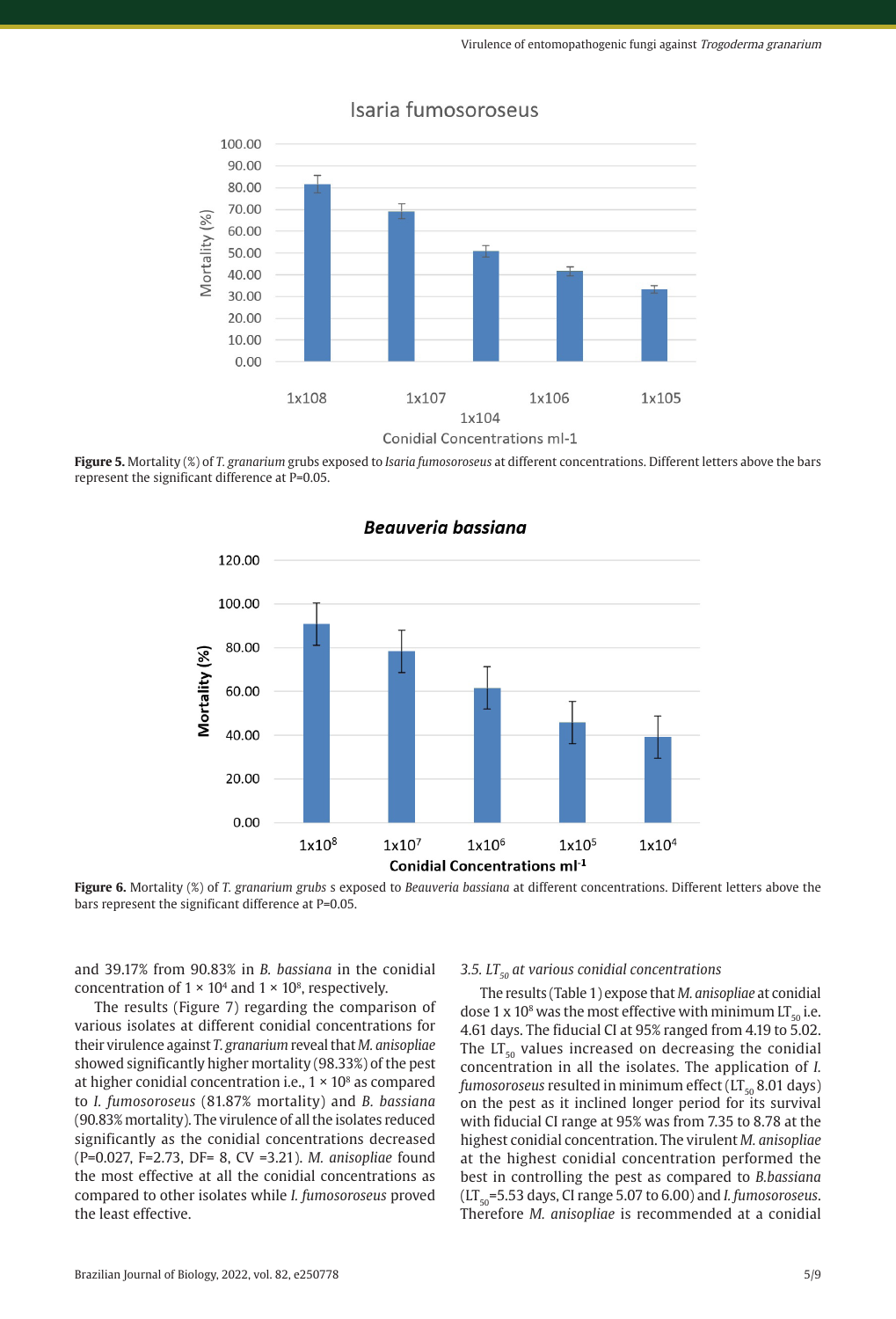

**Figure 7.** Mortality (%) of *T. granarium* grubs exposed to three different fungal strains at different conidial concentrations. Different letters above the bars represent the significant difference at P=0.05.

**Table 1.** Comparative LT<sub>50</sub> at various conidial concentrations in different entomopathogenic isolates

| <b>Conidial</b><br><b>Dose</b><br>$(mL^{-1})$ | Metarihizium anisopliae |                 |              | Isaria fumosoroseus |                 |       | <b>Beauveria bassiana</b> |                 |       |
|-----------------------------------------------|-------------------------|-----------------|--------------|---------------------|-----------------|-------|---------------------------|-----------------|-------|
|                                               | <b>Percentile</b>       | 95% Fiducial CI |              |                     | 95% Fiducial CI |       |                           | 95% Fiducial CI |       |
|                                               |                         | Lower           | <b>Upper</b> | <b>Percentile</b>   | <b>Upper</b>    | Lower | <b>Percentile</b>         | <b>Upper</b>    | Lower |
| $1 \times 10^8$                               | $4.61 \pm 0.21$         | 4.19            | 5.02         | $8.01 \pm 0.35$     | 7.35            | 8.78  | $5.53 \pm 0.24$           | 5.07            | 6.00  |
| $1 \times 10^{7}$                             | $6.44 \pm 0.30$         | 5.87            | 7.05         | $11.17 \pm 0.64$    | 10.05           | 12.67 | $8.40 \pm 0.41$           | 7.66            | 9.28  |
| $1x\ 10^6$                                    | $10.47 \pm 0.65$        | 9.35            | 11.97        | $15.71 \pm 1.23$    | 13.70           | 18.77 | $13.35 \pm 1.00$          | 11.69           | 15.78 |
| $1x10^5$                                      | $16.43 \pm 1.55$        | 13.95           | 20.45        | $21.72 \pm 2.25$    | 18.20           | 27.70 | $18.72 \pm 1.82$          | 15.83           | 23.45 |
| $1x10^4$                                      | $22.89 + 2.81$          | 18.63           | 30.64        | 28.79+3.87          | 23.05           | 39.87 | $25.11 \pm 3.08$          | 20.44           | 33.62 |

CI = Confidence of interval.

dose of  $1 \times 10^8$  mL<sup>-1</sup> for the effective control of the pest understudy and suggested to incorporate virulent strain in IPM tactics.

#### **4. Discussion**

Entomopathogenic fungi are being developed globally to control the different insect pests and some microbial-derived products already existed commercially. Numerous studies have been conducted on the use of entomopathogenic fungi for the protection of stored commodities (Athanassiou et al., 2007; Hansen and Steenberg, 2007; Lord, 2001; Michalaki et al., 2006; Moore et al., 2000). Application of Entomopathogenic Fungi (EPF) as microbial control is a low-risk method for the management of stored grain insect pests (Brower et al., 1996; Scholler et al., 1997; Moore et al., 2000). Three entomopathogenic isolates viz., *Metarihizium anisopliae, Isaria fumosoroseus* and *Beauveria bassiana* were studied in vitro against *T.granarium* (Everts) on stored rice (CV.Basmati 385) at single conidial concentration i.e.,  $1 \times 10^8$  mL<sup>-1</sup> by food mixed and immersion methods. *M. anisopliae* was significantly proved to be the most effective both at

immersion (98.33% mortality) and food mixed (93.33% mortality) methods compared with other isolates.

Furthermore, the immersion method was more effective in all the virulence. *I .fumosoroseus* found least effective at both methods of application whereas *B. bassiana* categorized as intermediate and both EPF can be considered as potential microbial agents. These EPF isolates were further studied at multiple conidial concentrations i.e., 1 x 104 to 1x108 based on immersion method. The results of this study demonstrated significant variation among different fungal isolates. The grubs of *T. granarium* were susceptible to EPF isolates at higher concentrations. These findings in general can be compared with those of Kassa et al. (2002) and Batta (2005) who reported that treatment of stored grain pests with *M. anisoplie* and *B. bassiana,* were effective against stored grain insect pests. The results of the current study revealed *M. anisopliae* was the most effective followed by *B.bassiana* and *I. fumosoroseus* against *T. granarium*. The present findings are also supported by the findings of Smith et al. (1998). Moorhouse et al. (1993) reported that differences in a fungal ability to reduce the host defense mechanism lead to treatments with a higher  $LT_{50}$  as well prolong the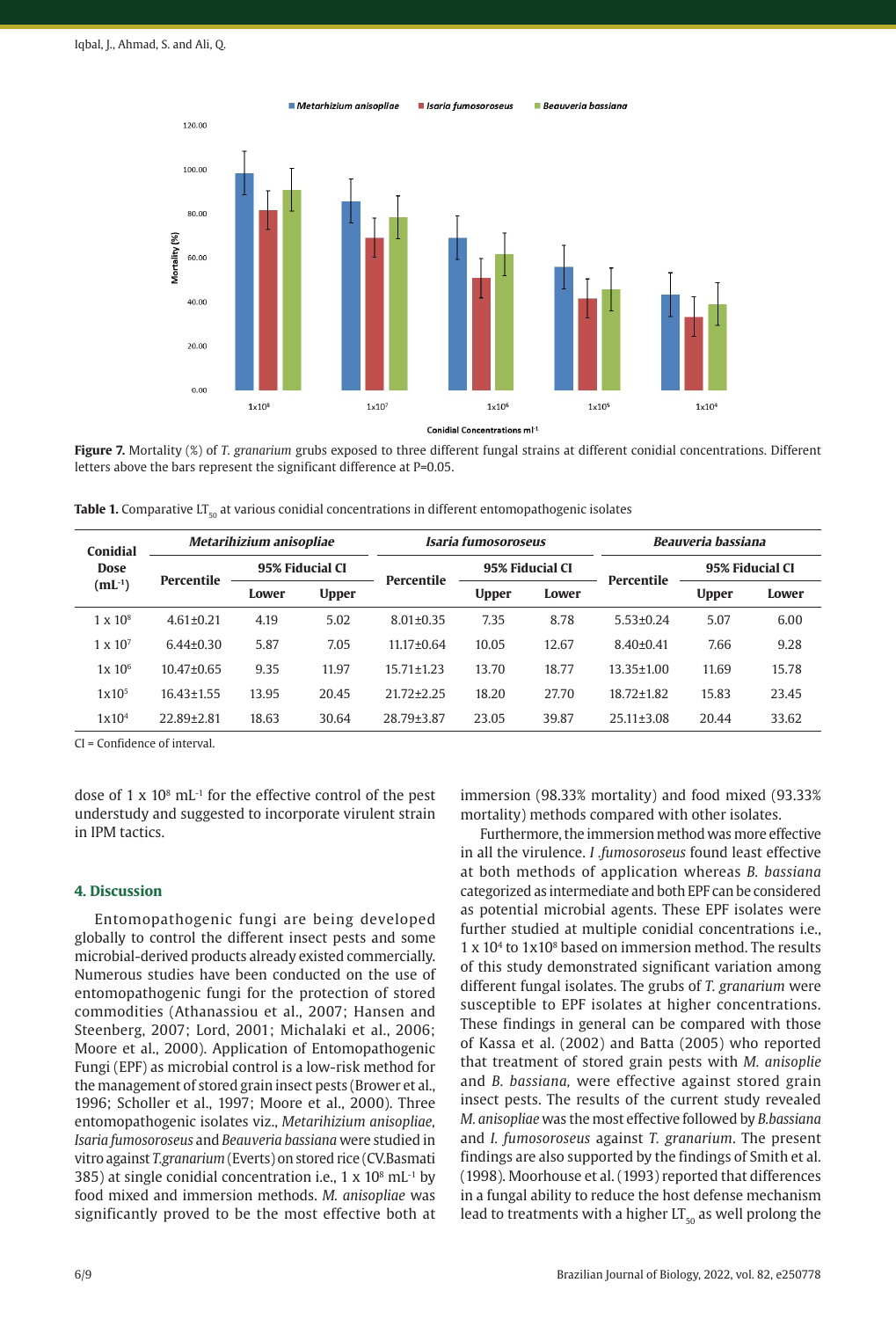insects' survival. The variation observed in the isolates,  $LT_{50}$  values likely reflect the physiological and genetic differences among isolates.

In the present study, the concentration was the critical parameter that determined the "speed of kill" of the exposed insect. Even though there was no prior study available on entomopathogenic infection against *T. granarium.* Dal Bello et al. (2006) reported that mortality within storage commodities in reference to storage pests can be induced by immunizing the use of different strains of *Metarihizium* and *Beauveria* sp. Todorova et al. (2002) reported that there is no reliable indicator for the virulence that shows the original host is specific for the specific fungus. It is also agreed that some fungus has a broad host range like *B.bassiana* and *M.anisopliae* and their pathogenicity also varies as per their host. Bidochka et al. (2000) reported an increasing trend in *B.bassiana* and *M. anisopliae* that pathogenicity drives by habitat selection. Thus, results from the present study indicate that screening of potential isolates should not be limited to those isolated from the original host. In the present study, Mortality of the pest was observed at all the concentrations of each isolate but this mortality is limited which ranged from 33.33% to 43.33% at lower concentrations and this low mortality is responsible for the slow development of spores which was the effect of low dose application. Similar findings were observed by Yoon et al. (1999). Furthermore, in the present dissertation, high conidial concentration caused the mortality of insects in a short time (4.61 to 8.01 days) whereas, a low conidial dose took a longer period (22.89 to 28.79 days). These findings can partially be in conformity with those of Hidalgo et al. (1998) who reported that the concentrations applied with high conidia rates caused mortality in a short time but on the other hand doses with low conidial concentrations may take two or more weeks to kill the test organisms. The test organism and host varied with those studied in the present experiment.

The present findings are in partial agreement with those of Mohammed et al. (2019) who tested five isolates of EPF compared to a commercially produced *B. bassiana*for their efficacy on fecundity and longevity of adult female of *T. granariun* and reported that 1<sup>st</sup> 2<sup>nd</sup> and 3<sup>rd</sup>instars were more susceptible as compared to 4<sup>th</sup> 5<sup>th</sup> instar and adult to *B*. *bassiana* and *M. anisopliae* at 1 × 106 conidial concentration after 10 days of application. They also reported a 50% reduction in fecundity and 20% in the longevity of female adults. They suggested that both isolates have potential as biocontrol agents of *T. granarium*. The application method of the fungal formulation was the most important factor in its efficacy against *T. castanium* adults. Mortality was faster when the fungus was applied directly to the adults. This "speed of kill" is a crucial parameter in the use of entomopathogenic fungi for stored-grain protection, since fungi are generally slow-acting, and oviposition with concomitant progeny production is likely to occur before death (Moore et al., 2000). Previous studies provide interesting information on this issue. For example, Cherry et al. (2005) reported 100% mortality of *C. maculatus* adults dipped for 5seconds into a conidial suspension of *B. bassiana* or *M. anisopliae* after 6 and 8 days of exposure. Furthermore, it has been reported by (Kassa et al., 2002) that *S. zamias* adults which were dipped into certain isolates of *B. bassiana* suspension for 5 seconds suffer 100% mortality after only 4 days after application time. Nearly similar results were also found for *S. oryzae* treated with certain *B.bassiana* and *M.anisopliae*isolates. As for the application methods examined here, direct application (immersion method) of the fungus on insect bodies is more effective than contact of the insects with the fungal strains-applied on food substrate.

### **5. Conclusion**

Isolates, *B. bassiana* and *M. anisopliae* at 1 × 108 conidial concentration applied through emersion method can be recommended as potential strains for further research to develop the myco-insecticides for the control *T. granarium* in rice storages. Lower concentration of the isolates resulting in increased survival period and decreased mortality of the pest. Further research should be needed for the production of biopesticides based on EPF for their specific control to stored commodity insects with the integration of EPF in advanced dissemination, control system and under the various environmental conditions.

#### **References**

- ABDELGHANY, A.Y., SUTHISUT, D. and FIELDS, P.G., 2015. The effect of diapauses and cold acclimation on the cold-hardiness of the warehouse beetle. *Trogoderma variabile* (Coleoptera: dermestidae). *Canadian Entomologist*, vol. 147, no. 2, pp. 158- 168. [http://dx.doi.org/10.4039/tce.2014.45.](https://doi.org/10.4039/tce.2014.45)
- AHMEDANI, M.S., KHALIQ, A. and HAQUE, M.I., 2007a. Scope of commercial formulations of *Bacillus thuringiensis*. Berliner as an alternative to methyl bromide against *Trogoderma granarium* (Everts) larvae. *Pakistan Journal of Botany*, vol. 39, pp. 871-880.
- AHMEDANI, M.S., SHAHEEN, N., AHMEDANI, M.Y. and ASLAM, M., 2007b. Status of phosphine resistance in khapra beetle, *Trogoderma granarium* (Everts) strains collected from remote villages of Rawalpindi district. *Pakistan Entomologist*, vol. 29, pp. 95-102.
- ARTHUR, F.H., 2012. Aerosols and contact insecticides as alternatives to methyl bromide in flour mills, food production facilities, and food warehouses. *Journal of Pest Science*, vol. 85, no. 3, pp. 323-329. [http://dx.doi.org/10.1007/s10340-012-0439-9](https://doi.org/10.1007/s10340-012-0439-9).
- ATHANASSIOU, C.G., STEENBERG, T. and KAVALLIERATOS, N.G., 2007. Insecticidal effect of diatomaceous earth applied alone or in combination with *Beauveriabassiana* and beta-cyfluthrin against *Sitophilus granarius* on stored wheat. *IOBC/WPRS Bulletin*, vol. 30, pp. 25-36.
- BATTA, Y.A., 2005. Control of lesser grain borer (*Rhyzopertha dominica* (F.), Coleoptera: Bostrichidae) by treatments with residual formulations of *Metarhizium anisopliae* (Metschnikoff) Sorokin (Deureromycotina: Hyphomycetes). *Journal of Stored Products Research*, vol. 41, no. 2, pp. 221-229. [http://dx.doi.](https://doi.org/10.1016/j.jspr.2004.03.007) [org/10.1016/j.jspr.2004.03.007.](https://doi.org/10.1016/j.jspr.2004.03.007)
- BATTA, Y.A., 2012. The first report on entomopathogenic effect of *Fusarium avenaceum* (Fries) Saccardo (Hypocreales, Ascomycota) against rice weevil (*Sitophilus oryzae* L.: Curculionidae, Coleoptera). *Journal of Entomological and Acarological Research*, vol. 44, no. 11, pp. 51-55. [http://dx.doi.org/10.4081/jear.2012.e11](https://doi.org/10.4081/jear.2012.e11).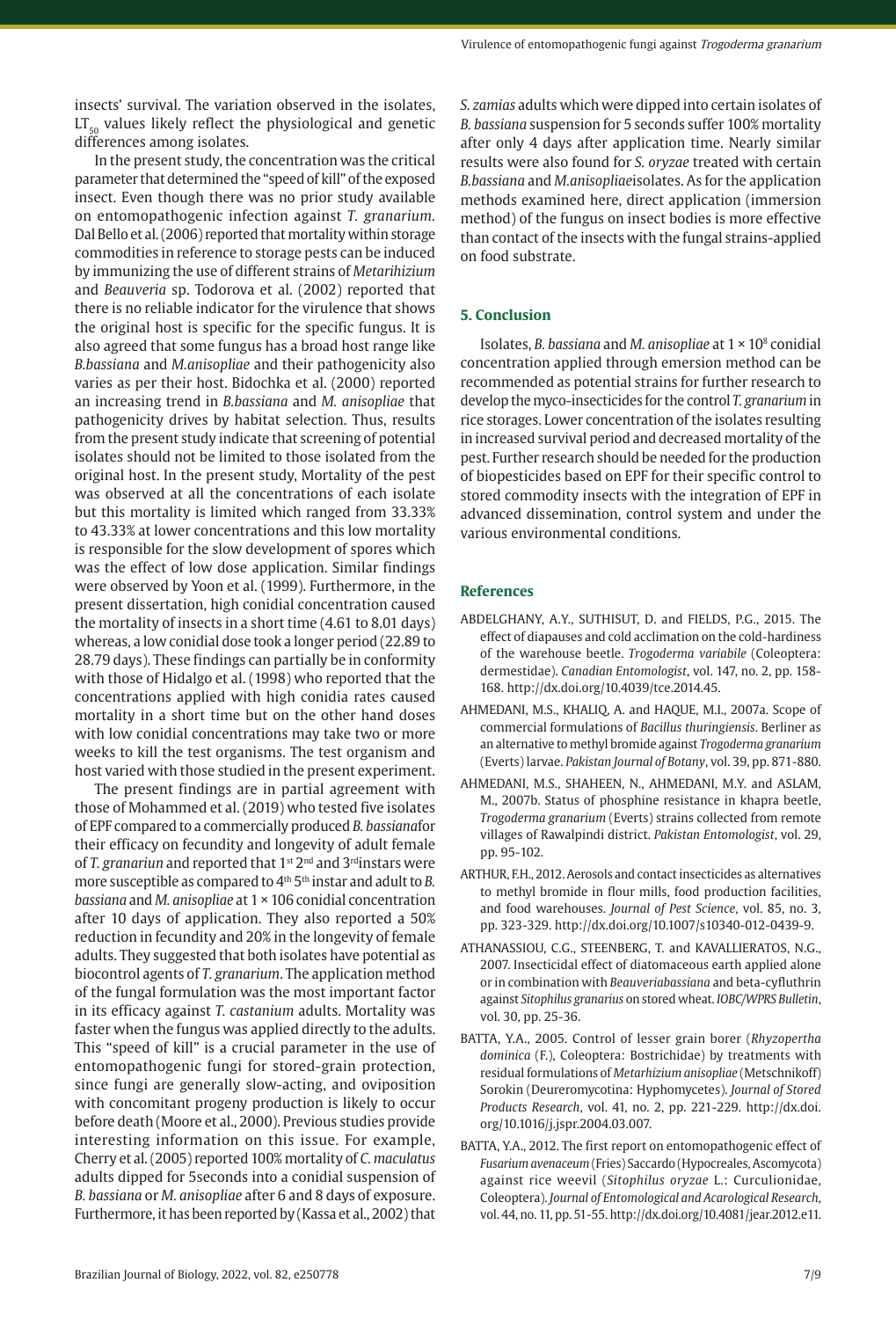- BELL, C.H., WILSON, S.M. and BANKS, H.J., 1984. Studies on the toxicity of phosphine to tolerant stages of *Trogoderma granarium* (Everts) (Coleoptera: dermestidae). *Journal of Stored Products Research*, vol. 20, no. 2, pp. 111-117. [http://dx.doi.](https://doi.org/10.1016/0022-474X(84)90017-1) [org/10.1016/0022-474X\(84\)90017-1.](https://doi.org/10.1016/0022-474X(84)90017-1)
- BIDOCHKA, M.J. and KAMP, A.M. and DE CROSS, J.N.A., 2000. *Insect pathogenic fungi: from genes to populations.* In: J.W. KRONSTAD, ed. *Fungal pathology.* The Netherlands: Springer.
- BROWER, J.H., SMITH, L., VAIL, P.V. and FLINN, P.W., 1996. Biological control. In: B.H. SUBRAMANYAM and D.W. HAGSTRUM, eds. *Integrated management of insects in stored products.* New York: Marcel Dekker, pp. 223-286.
- CHERRY, A.J., ABALO, P. and HELL, K., 2005. A laboratory assessment of the potential of different strains of the entomopathogenic fungi *Beauvaria bassiana* (Balsamo) Vuillemin and *Metarhizium anisopliae* (Metschnikoff) to control *Callosobruchus maculatus* (F.) (Coleoptera: Bruchidae) in stored cowpea. *Journal of Stored Products Research*, vol. 41, no. 3, pp. 295-309. [http://dx.doi.](https://doi.org/10.1016/j.jspr.2004.04.002) [org/10.1016/j.jspr.2004.04.002.](https://doi.org/10.1016/j.jspr.2004.04.002)
- DAL BELLO, G., PADÍN, S., JUÁREZ, P., PEDRINI, N. and DE GIUSTO, M., 2006. Biocontrol of *Acanthoscelides obtectus* and *Sitophilus oryzae* with Diatomaceous Earth and *Beauveria bassiana* on stored grain. *Biocontrol Science and Technology*, vol. 16, no. 2, pp. 215-220. [http://dx.doi.org/10.1080/09583150500336010](https://doi.org/10.1080/09583150500336010).
- ELIOPOULOS, P.A., 2013. New approaches for tackling the khapra beetle. *Perspectives in Agriculture, Veterinary Science, Nutrition and Natural Resources*, vol. 8, no. 12, pp. 1-14. [http://dx.doi.](https://doi.org/10.1079/PAVSNNR20138012) [org/10.1079/PAVSNNR20138012](https://doi.org/10.1079/PAVSNNR20138012).
- EUROPEAN AND MEDITERRANEAN PLANT PROTECTION ORGANISATION – EPPO, 1981. *Datasheets on quarantine organism No. 121, Trogoderma granarium.* Paris. Bulletin OEPP. EPPO Bulletin, vol. 11, no. 1.
- FIELDS, P.G. and WHITE, N.D.G., 2002. Alternatives to methyl bromide treatments for stored-product and quarantine insects. *Annual Review of Entomology*, vol. 47, no. 1, pp. 331-359. [http://dx.doi.](https://doi.org/10.1146/annurev.ento.47.091201.145217) [org/10.1146/annurev.ento.47.091201.145217](https://doi.org/10.1146/annurev.ento.47.091201.145217)[. PMid:11729078.](https://www.ncbi.nlm.nih.gov/entrez/query.fcgi?cmd=Retrieve&db=PubMed&list_uids=11729078&dopt=Abstract)
- GREEN, L., 2011 [viewed 7 April 2021]. *Khapra beetle detected in rice* [online]. Available from: http://.aphis.usda.gov/import\_export/ plants/manuals/emergency/downloads/nprg-khapra.pdf
- HAN, G.D., KUM, H.J., CHUN, Y.S., NA, J. and KIM, W., 2017. Repellency and attractancy of plant extracts against *Plodia interpunctella* and *Sitophilus zeamais. Journal of Stored Products Research*, vol. 74, pp. 33-35. [http://dx.doi.org/10.1016/j.jspr.2017.09.002](https://doi.org/10.1016/j.jspr.2017.09.002).
- HANSEN, L.S. and STEENBERG, T., 2007. Combining larval parasitoids and an entomopathogenic fungus for biological control of *Sitophilus granarius* (Coleoptera: Curculionidae) in stored grain. *Biological Control*, vol. 40, no. 2, pp. 237-242. [http://dx.doi.](https://doi.org/10.1016/j.biocontrol.2006.09.012) [org/10.1016/j.biocontrol.2006.09.012](https://doi.org/10.1016/j.biocontrol.2006.09.012).
- HIDALGO, E., MOORE, D. and LE PATOUREL, G., 1998. The effect of different formulations of *Beauveria bassiana* on *Sitophilus zeamais* in stored maize. *Journal of Stored Products Research*, vol. 34, no. 2-3, pp. 171-179. [http://dx.doi.org/10.1016/S0022-](https://doi.org/10.1016/S0022-474X(97)00041-6) [474X\(97\)00041-6](https://doi.org/10.1016/S0022-474X(97)00041-6).
- HONEY, S.F., BAJWA, B., MAZHAR, M.S. and WAKIL, W., 2017. *Trogoderma granarium* (Everts) (Coleoptera: Dermestidae), an alarming Threat to rice supply chain of Pakistan. *International Journal of Entomological Research*, vol. 5, no. 1, pp. 23-31.
- KASSA, A., ZIMMERMANN, G., STEPHAN, D. and VIDAL, S., 2002. Susceptibility of *Sitophilus zeamais* Motschulsky (Coleoptera: Curculionidae) and *Prostephanus truncatus* (Horn) (Coleoptera: Bostrichidae) to entomopathogenic fungi from Ethiopia. *Biocontrol Science and Technology*, vol. 12, no. 6, pp. 727-736. [http://dx.doi.org/10.1080/0958315021000039905](https://doi.org/10.1080/0958315021000039905).
- KHASHAVEH, A., SAFARALIZADEH, M.H. and GHOSTA, Y., 2011. Pathogenicity of Iranian isolates of *Metarhizium anisopliae* (Metschinkoff) (Ascomycota: hypocreales) against *Trogoderma granarium* Everts (Coleoptera: Dermestidae). *Biharean Biologist*, vol. 5, pp. 51-55.
- KHOSLA, R., CHILLAR, B.S. and KASHYAP, R.K., 2005. Efficacy of insecticidal dust on natural infestation of *Trogodermagranarium*(Everts) on wheat seeds. *Annals of Biology*, vol. 21, pp. 69-72.
- LORD, J.C., 2001. Desiccant dusts synergise the effect of *Beauveria bassiana* (Hyphomycetes: Moniliales) on stored-grain beetles. *Journal of Economic Entomology*, vol. 94, no. 2, pp. 367-372. [http://dx.doi.org/10.1603/0022-0493-94.2.367](https://doi.org/10.1603/0022-0493-94.2.367)[. PMid:11332827.](https://www.ncbi.nlm.nih.gov/entrez/query.fcgi?cmd=Retrieve&db=PubMed&list_uids=11332827&dopt=Abstract)
- LOWE, S.M., BROWNE, M., BOUDJELAS, S. and DE POORTER, M., 2000 [viewed 7 April 2021]. *100 of the world's worst invasive alien species: a selection from the global invasive species database* [online]. New Zealand: Invasive Species Specialist Group, World Conservation Union. Available from: http//www.Issg. org/booklet.pdf
- MAHDNESHIN, Z., VOJOUDI, S., GHOSTA, Y., SAFARALIZRDAE, M.H. and SABER, M., 2011. Laboratory evaluation of entomopathogenic fungi, Iranian isolates of *Beauveria bassiana* (Balsamo) Vuillemin and *Metarhizium anisopliae* (Metsch) Sorokin against the control of the cowpea weevil, *Callosobruchus maculatus* F. (Coleoptera: bruchidae). *African Journal of Microbiological Research*, vol. 5, no. 29, pp. 5215-5220. [http://dx.doi.org/10.5897/AJMR11.1223](https://doi.org/10.5897/AJMR11.1223).
- MICHALAKI, M., ATHANASSIOU, C.G., KAVALLIERATOS, N.G., BATTA, Y.A. and BALOTIS, G.N., 2006. Effectiveness of *Metarhizium anisopliae* (Metschinkoff) Sorokin applied alone or in combination with diatomaceous earth against *Tribolium confusum* Jacquelin du Val: influence of temperature, relative humidity and type of commodity. *Crop Protection (Guildford, Surrey)*, vol. 25, no. 5, pp. 418-125. [http://dx.doi.org/10.1016/j.](https://doi.org/10.1016/j.cropro.2005.07.003) [cropro.2005.07.003.](https://doi.org/10.1016/j.cropro.2005.07.003)
- MOHAMMED, A.A., KADHIM, J.H. and HASAN, A.M.H., 2019. Laboratory evaluation of entomopathogenic fungi for the control of Khapra Beetle (Coleoptera: Dermestidae) and their effects on the beetles' fecundity and longevity. *Journal of Agricultural and Urban Entomology*, vol. 35, no. 1, pp. 1-11. [http://dx.doi.](https://doi.org/10.3954/1523-5475-35.1.1) [org/10.3954/1523-5475-35.1.1](https://doi.org/10.3954/1523-5475-35.1.1).
- MOORE, D., LORD, J.C. and SMITH, S.M., 2000. Pathogens. In: B. SUBRAMANYAM and D.W. HAGSTRUM, eds. *Alternatives to pesticides in stored-product IPM*. Dordrecht: Kluwer Academic Publishers. [http://dx.doi.org/10.1007/978-1-4615-4353-4\\_8.](https://doi.org/10.1007/978-1-4615-4353-4_8)
- MOORHOUSE, E.R., GILLESPIE, A.J. and CHARNLEY, A.K., 1993. Laboratory selection of *Metarhizium* spp. isolates for control of vine weevil larvae (*Otiorhynchus sulcatus*). *J Invert Path*, vol. 62, no. 1, pp. 15-21. [http://dx.doi.org/10.1006/jipa.1993.1068](https://doi.org/10.1006/jipa.1993.1068).
- RAJENDRAN, H., KUMAR, V.L. and SRIRANJINI, V., 2008. Fumigation of grain stacks with sulfuryl fluoride. *International Pest Control*, vol. 50, pp. 192-195.
- RAJENDRAN, S., 2002. Postharvest pest losses. In: D. PIMENTEL, ed. *Encyclopedia of pest management*. New York: Marcel Dekker, pp. 654-656.
- RUMBOS, C.I. and ATHANASSIOU, C.G., 2017. Use of entomopathogenic fungi for the control of stored-product insects: can fungi protect durable commodities? *Journal of Pest Science*, vol. 90, no. 3, pp. 839-854. [http://dx.doi.org/10.1007/s10340-017-0849-9.](https://doi.org/10.1007/s10340-017-0849-9)
- SABBOUR, M., 2015. A novel pathogenicity of nano- *Beauveria bassiana* and *Metarihizium anisopliae* against *sitophilus oryzae* (L.) (Coleoptera: Curculiondae) under laboratory and store conditions. *International Journal of Scientific and Engineering Research*, vol. 6, no. 11, pp. 938.